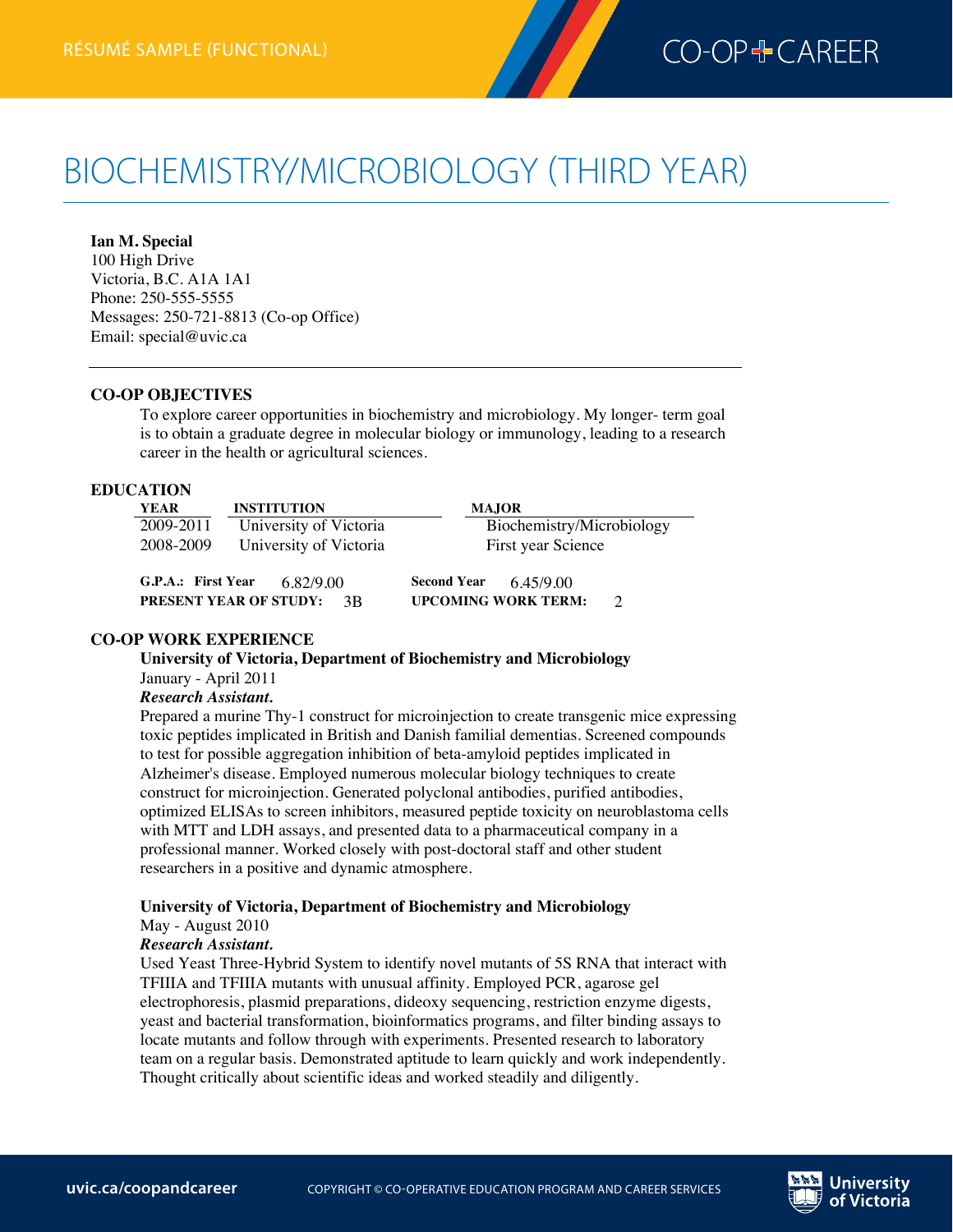# **SPECIAL SKILLS AND LABORATORY TECHNIQUES**

- Microbiology skills: aseptic and sterile techniques, optical microscopy, bacterial staining, plating methods (streak, spread, pour, replica), enumeration and identification of bacteria, use of biological safety cabinets, media and buffer preparation, water sample analysis by membrane filtration and MPN, food microbiology, diagnostic biochemical tests for enteric bacteria, use of selective media, Staph latex slide agglutination test, serotyping, antibiotic assay (MIC), plaque assay, conjugation
- Biochemistry and Cell & Molecular Biology skills: DNA extraction, plasmid DNA preparation, restriction enzyme digests, PCR, agarose gel electrophoresis, SDS-PAGE, cell fractionation by differential centrifugation, preparation of cells for cryopreservation, dissection of rat and rabbit ileal tissue, use of hemocytometer
- Chemistry skills: solution preparation, titrations, extractions filtrations, separations, simple and fractional distillation, mp and (micro) bp determination, solubility tests, determination of index of refraction, freezing point depression, simple syntheses, thinlayer chromatography, liquid chromatography, gas chromatography, reflux, recrystallization
- Spectroscopy skills: UV, visible, IR, NMR, COSY, NOSEY, DEPT, HETCOR and mass spectroscopy
- Computer skills: programming (BASIC, PASCAL, extensive use of Word, Excel, Access and PowerPoint for Macintosh and PC platforms, typing (50 words/minute), PubMed, Minitab
- Language skills: French Immersion Grade K-10
- Certifications: WHMIS, valid class 5 BC Driver's License, Red Cross First Aid, Food Safe

# **PROFESSIONAL SKILLS**

- Communication skills strengthened as an instructor in children's sports and arts camps; developed strong customer-service skills during previous employment in the service sector; able to write clear, concise lab reports and essays
- Teamwork skills gained in lab classes and through employment in the service sector
- Organizational and time-management skills learned through working in the family business

# **GENERAL WORK EXPERIENCE**

# **University of Victoria, Department of Biochemistry and Microbiology**

May - August 2009

Technician, Media Room. Assisted in busy media preparation room servicing ten research laboratories employing about 100 personnel, and the undergraduate microbiology laboratories accommodating 300 students each week. Washed and sterilized glassware; prepared and sterilized bacteriological media, buffers and solutions; poured agar plates. Operated autoclaves, dishwashers, drying ovens, top-loading balances, pH meters. Gained proficiency in working independently and scheduling multiple tasks, and working as a cooperative team member.